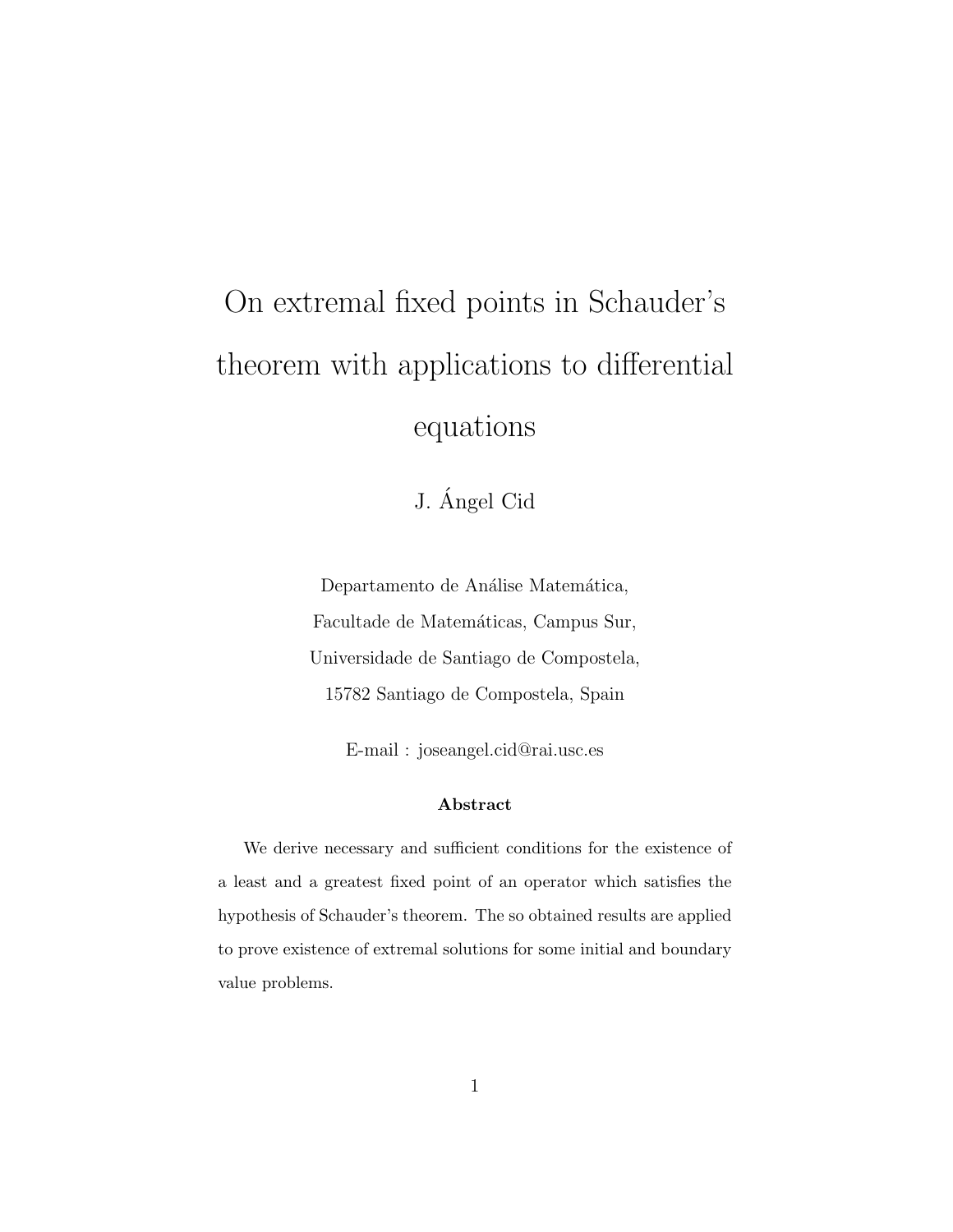# 1 Introduction

In an ordered normed space it is well know that a nondecreasing completely continuous selfmap of a given order interval has a least and a greatest fixed point. In general, this result is not true if we do not assume any monotonicity condition. The aim of this paper is to characterize the existence of the extremal fixed points for a completely continuous operator  $T$  which satisfies Schauder's theorem. The statement of this result, which is given in section 2, is as follows: T has a greatest fixed point if and only if the set of fixed points of T is upward directed (i.e. for any pair of fixed points there exists another one which is greater than both of them). We point out that in recent years the directness has played a crucial role to prove the existence of extremal solutions in the framework of nonlinear elliptic and parabolic problems (see the monograph [1]).

In section 3 we present two illustrative applications of our results. The first one is a new and shorter proof of the existence of extremal solutions for the scalar first order initial value problem with Carathéodory functions. In the second one we give a proof which is simpler than that obtained in the monograph [3] for the existence of extremal solutions, between assumed lower and upper solutions, for a second order periodic boundary value problem.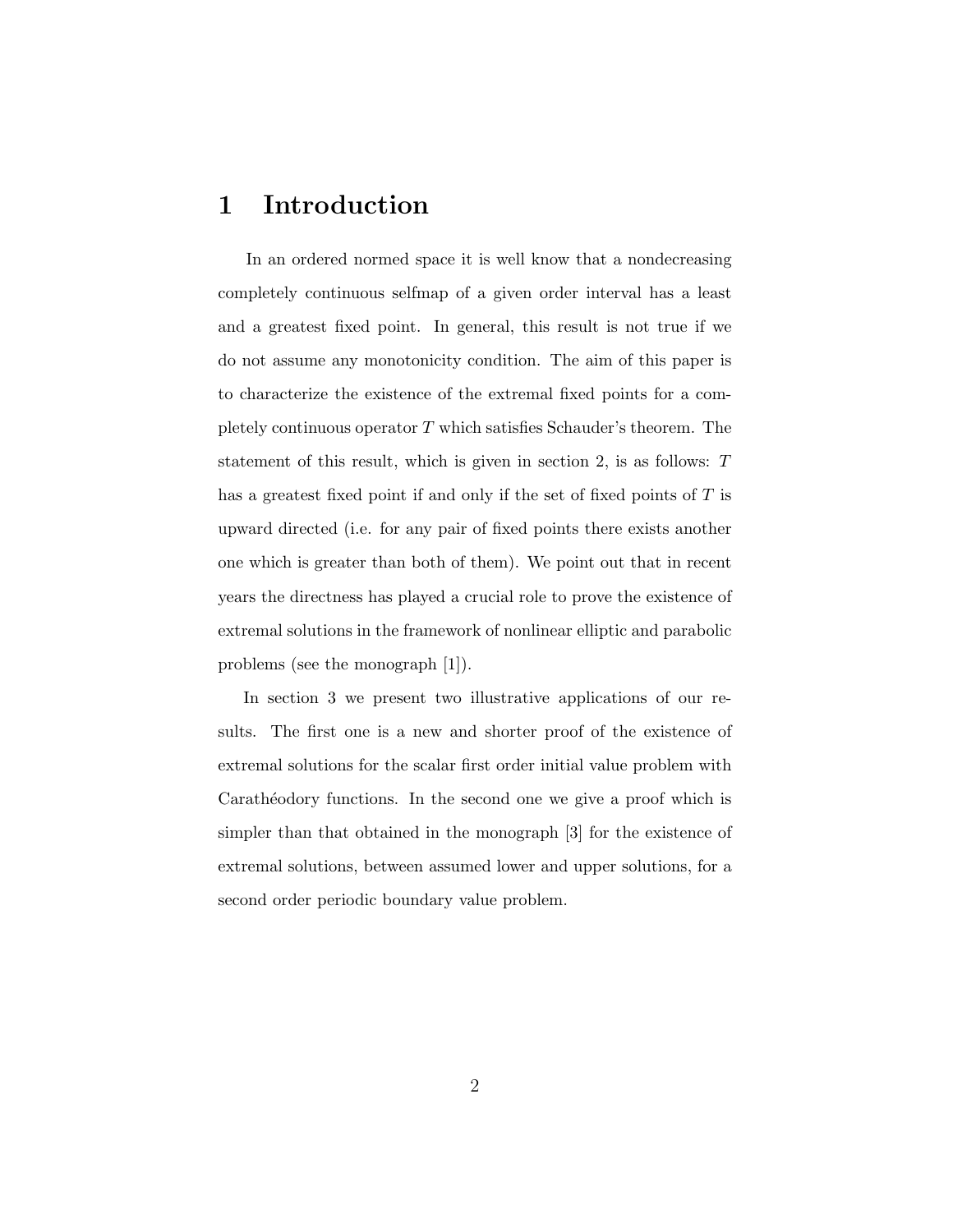### 2 Abstract results

We say that a subset Y of a partially ordered set (poset)  $X$  is upward directed if for each pair  $y_1, y_2 \in Y$  there exists  $y_3 \in Y$  such that  $y_1 \leq y_3$  and  $y_2 \leq y_3$ . Analogously, Y is *downward directed* if for each pair  $y_1, y_2 \in Y$  there exists  $y_3 \in Y$  such that  $y_3 \le y_1$  and  $y_3 \le y_2$ .

A poset X is a *lattice* if  $x_1 \vee x_2 := \sup\{x_1, x_2\}$  and  $x_1 \wedge x_2 :=$ inf{x<sub>1</sub>, x<sub>2</sub>}, exist for all  $x_1, x_2 \in X$ . Every totally ordered set is a lattice and every lattice is upward and downward directed. A lattice X is *complete* when each non empty subset  $B \subset X$  has supremum, denoted by  $\bigvee B$ , and infimum, denoted by  $\bigwedge B$ . In particular, every complete lattice has the maximum and the minimum.

Let N be a normed space. A subset  $K \subset N$  is a *cone* if it is closed,  $K + K \subset K$ ,  $\lambda K \subset K$  for all  $\lambda \geq 0$  and  $K \cap (-K) = \{0\}$ . A cone K yields a partial ordering in N given by  $x \leq y$  if and only if  $y - x \in K$ . N is an *ordered normed space* if N is ordered by a cone.

In an ordered normed space  $N$  we have that the intervals

 $(x) := \{z \in X : z \leq x\}$  and  $[x] := \{z \in X : x \leq z\}$ 

are closed for all  $x \in N$ , because  $(x] = x - K$  and  $[x] = x + K$ .

An operator  $T: D \subset N \rightarrow N$  is called *completely continuous* if it is continuous and moreover  $\overline{T(M)}$  is a compact set whenever  $M \subset D$ is bounded. We say that  $x^* \in D$  is the greatest fixed point of T if  $x^*$  is a fixed point of T and if  $x \leq x^*$  for any other fixed point  $x \in D$ . The least fixed point is defined similarly by reversing the inequality. When both, the least and the greatest fixed point of  $T$ , exist we call them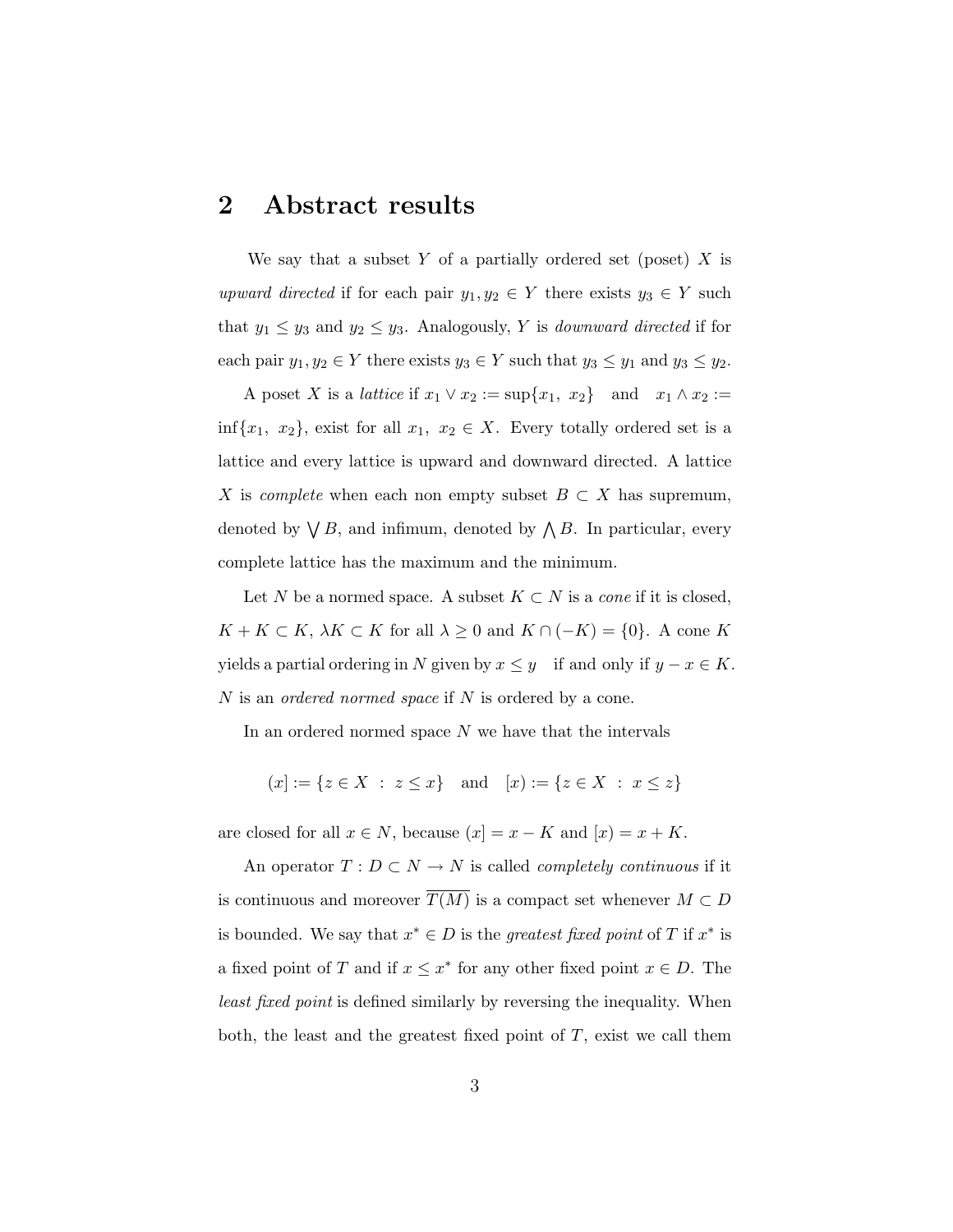extremal fixed points.

The following theorem is our main result.

**Theorem 2.1** Let N be an ordered normed space,  $D \subset N$  a non empty, bounded, closed and convex subset and  $T : D \to D$  a completely continuous operator. Then the set of fixed points of T

$$
P = \{x \in D : Tx = x\},\
$$

is compact and non empty. Moreover the following claims hold:

- $i)$  T has a greatest (least) fixed point if and only if P is upward (downward) directed.
- ii) If  $P$  is a lattice then  $P$  is a complete lattice.

**Proof.** Schauder's fixed point theorem ensures that P is non empty. Moreover, P is closed, because  $P = (T - Id)^{-1}(0)$ , and since  $\overline{T(D)}$ is a compact set and  $P = T(P) \subset \overline{T(D)}$  we deduce that P is also compact.

*Proof of i)*. If T has a greatest fixed point then obviously P is upward directed. Conversely, suppose that  $P$  is upward directed. Then the following family of closed subsets of P

$$
\mathcal{F}_1 = \{ [x) \cap P \; : \; x \in P \}
$$

has the finite intersection property. Since  $P$  is compact we have that  $\sim$ x∈P  $([x] \cap P)$  contains a point  $x^*$ , which is a greatest fixed point of T because  $x^* \in P$  and  $x^* \in [x]$ , i.e.  $x^* \geq x$ , for all  $x \in P$ . By using dual arguments we prove that  $T$  has a least fixed point if and only if  $P$  is downward directed.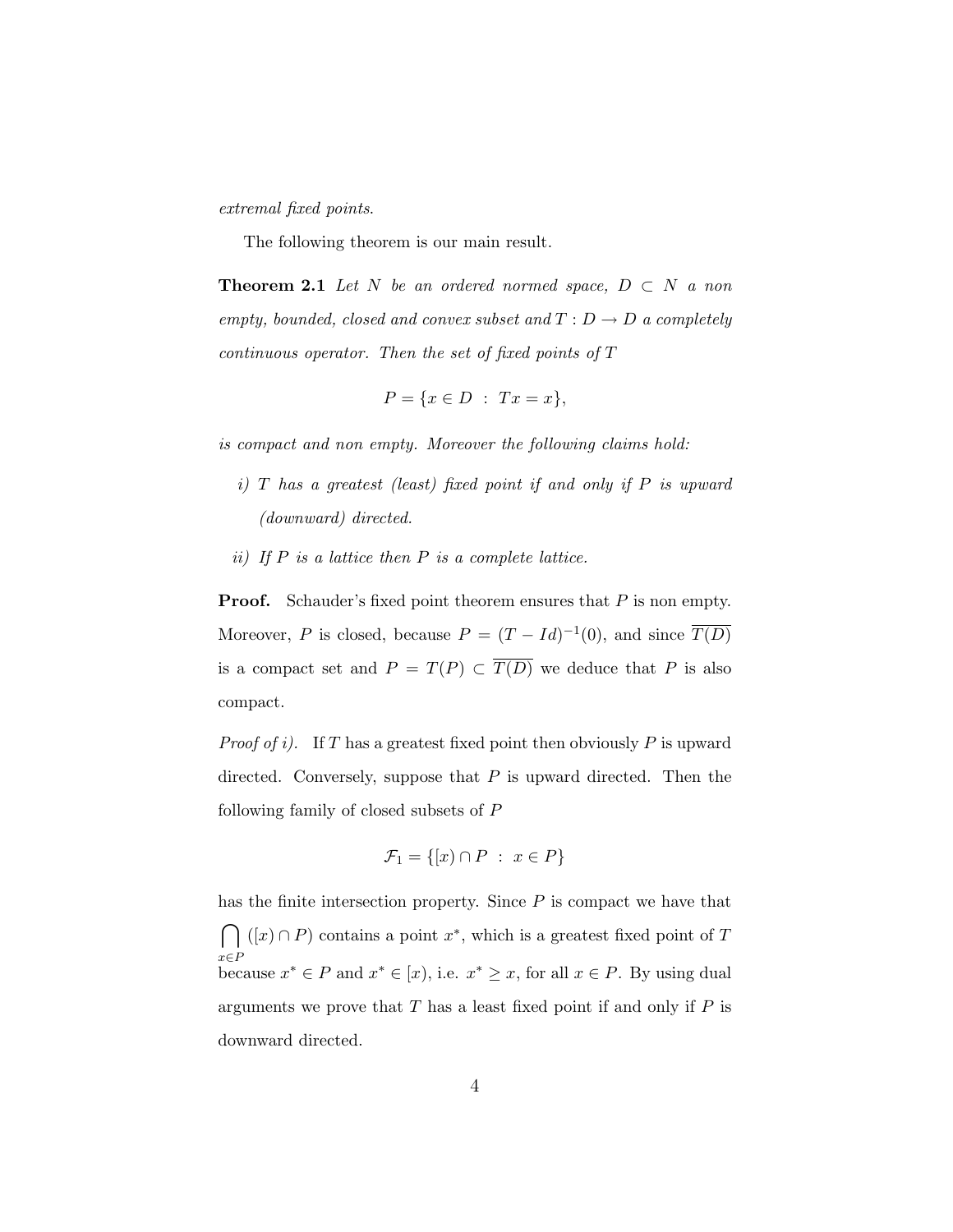*Proof of ii).* Suppose that P is a lattice and let  $B \subset P$  be a non empty subset. Since  $P$  is upward directed we know, by claim i), that  $T$ has a greatest fixed point  $x^*$ . Therefore the following family of closed subsets of P

$$
\mathcal{F}_2 = \{ [x, u] \cap P : x \in B, u \in P \text{ is an upper bound of } B \},
$$

is non empty, because  $x^* \in P$  is an upper bound of B. Moreover  $\mathcal{F}_2$ has the finite intersection property because

$$
\bigvee \{x_i : i = 1, ..., n\} \in \bigcap_{i=1}^n ([x_i, u_i] \cap P),
$$

for any  $[x_i, u_i] \cap P \in \mathcal{F}_2$ ,  $i \in \{1, \ldots, n\}$ . Then, since P is compact, the intersection of all sets of the family  $\mathcal{F}_2$  contains a point, which by construction is the supremum of  $B$  in  $P$ . By using dual arguments we prove that there exists the infimum of  $B$  in  $P$  and thus  $P$  is a complete lattice.  $\hfill\Box$ 

A list of different general conditions which imply that an upward directed set has the maximum can be founded in section 5 in [4].

# 3 Applications: existence of extremal solutions of differential equations

### 3.1 A first order initial value problem

Let  $I = [0, T]$ , with  $T > 0$ . We say that  $f : I \times \mathbb{R} \to \mathbb{R}$  is a *Carathéodory function* if for all  $x \in \mathbb{R}$  the function  $f(\cdot, x)$  is measurable, for a.a.  $t \in I$  the function  $f(t, \cdot)$  is continuous and moreover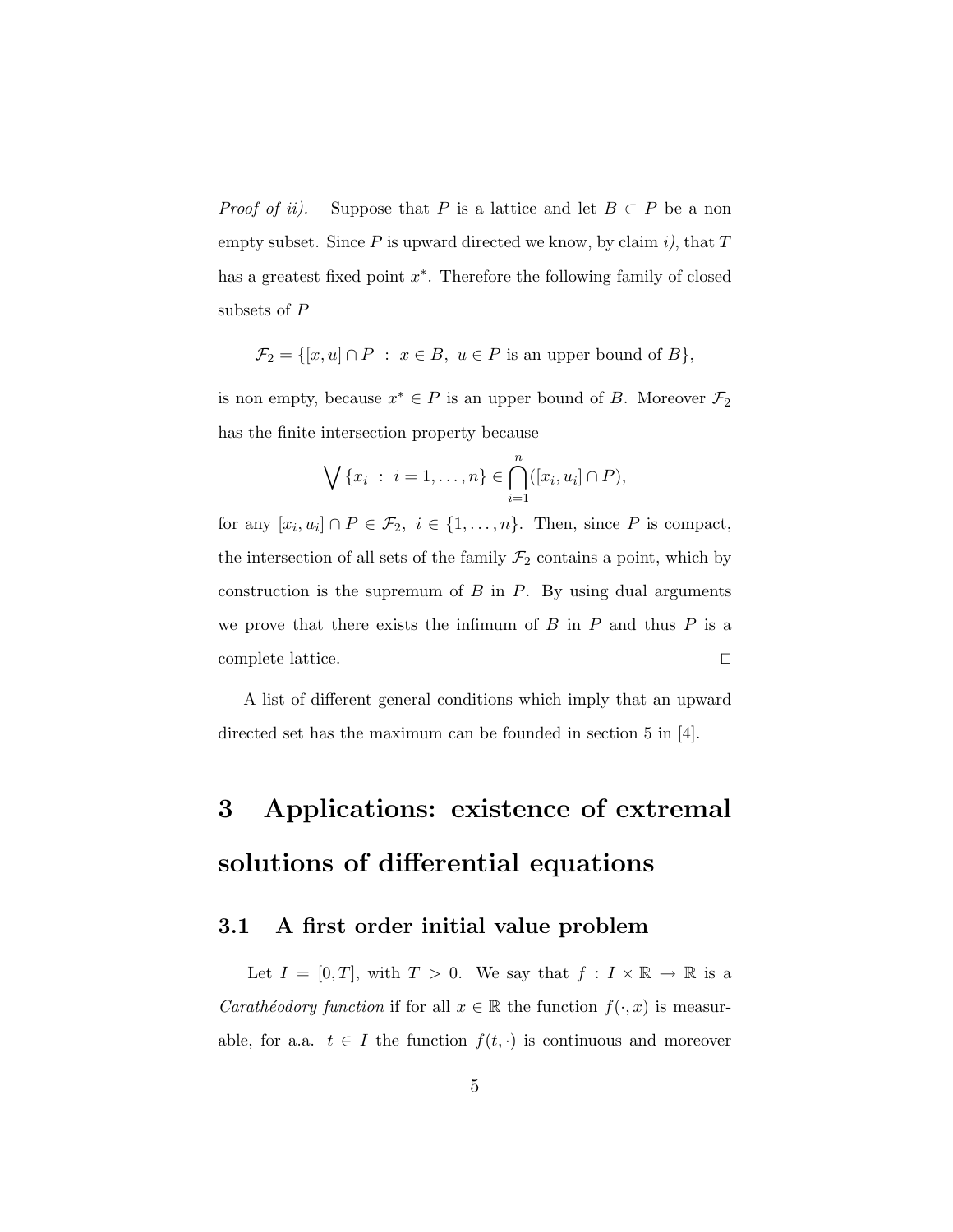there exists  $m \in L^1(I)$  such that

$$
|f(t,x)| \le m(t) \quad \text{for a.a. } t \in I \text{ and for all } x \in \mathbb{R}.
$$

In case  $f: I \times \mathbb{R} \to \mathbb{R}$  is a Carathéodory function by a solution of problem

$$
x'(t) = f(t, x(t)) \quad \text{for a.a. } t \in I, \quad x(0) = x_0,\tag{3.1}
$$

we mean an absolutely continuous function  $x : I \to \mathbb{R}$  such that  $x(0) = x_0$  and that satisfies the differential equation for almost all  $t \in I$ . If  $x_{max}$  is a solution of (3.1) and for any other solution x we have that

$$
x(t) \leq x_{max}(t)
$$
 for all  $t \in I$ ,

we say that  $x_{max}$  is the maximal solution of (3.1). The concept of *minimal solution*  $x_{min}$  is defined in a similar way by reversing the inequality. When both the maximal and the minimal solution, exist we call them *extremal solutions* of  $(3.1)$ .

It is well known that problem (3.1) has extremal solutions (see [2]). Next we give a new and shorter proof of this fact using theorem 2.1.

**Theorem 3.1** Suppose  $f: I \times \mathbb{R} \to \mathbb{R}$  is a Carathéodory function. Then the solution set

$$
\mathcal{S} = \{x : I \to \mathbb{R} : x \text{ is a solution of } (3.1)\},
$$

is a non empty compact subset of  $\mathcal{C}(I)$ . Moreover S is a complete lattice and in particular problem (3.1) has extremal solutions.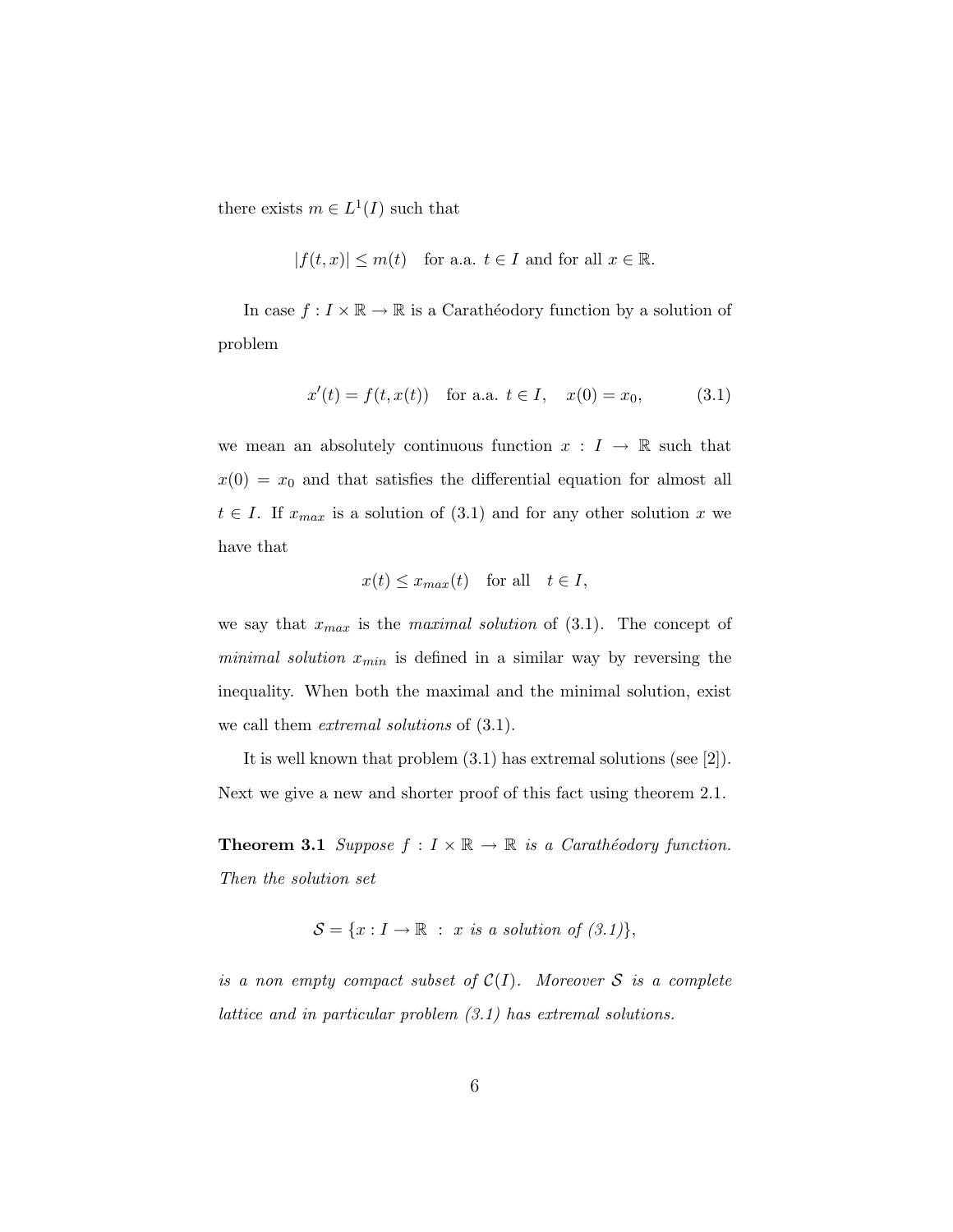**Proof.** Clearly S matches up the set of fixed points P of operator  $T: \mathcal{C}(I) \to \mathcal{C}(I)$  defined for each  $x \in \mathcal{C}(I)$  as

$$
Tx(t) = x_0 + \int_{t_0}^t f(s, x(s))ds \text{ for all } t \in I.
$$

It is easy to prove that  $T$  is completely continuous and bounded. Therefore it follows from theorem 2.1 that  $P = S$  is a non empty compact subset of  $\mathcal{C}(I)$ . Moreover,  $\mathcal{C}(I)$  with the cone of all nonnegative functions is an ordered normed space and  $S = P$  is a lattice because the maximum and the minimum (pointwise) of solutions of (3.1) is also a solution of  $(3.1)$ . Therefore, from theorem 2.1 *ii*) it follows that  $P = S$  is a complete lattice and in particular the extremal solutions of  $(3.1)$  exist.

### 3.2 A periodic boundary value problem

We consider the second order periodic problem

$$
u''(t) = f(t, u(t)), \ u(a) = u(b), \ u'(a) = u'(b), \tag{3.2}
$$

where  $a < b$  and f is continuous.

We define the concept of lower and upper  $\mathcal{C}^2$ -solutions of problem (3.2) following [3]: a function  $\alpha \in \mathcal{C}([a, b])$  such that  $\alpha(a) = \alpha(b)$  is a  $\mathcal{C}^2$ -lower solution of problem (3.2) if its periodic extension on  $\mathbb{R}$ , defined by  $\alpha(t) = \alpha(t + b - a)$ , is such that for any  $t_0 \in \mathbb{R}$ either  $D_{-}\alpha(t_0) < D^{+}\alpha(t_0)$ ,

or there exist an open interval  $I_0$  with  $t_0 \in I_0$  and a function  $\alpha_0 \in$  $\mathcal{C}^1(I_0,\mathbb{R})$  such that: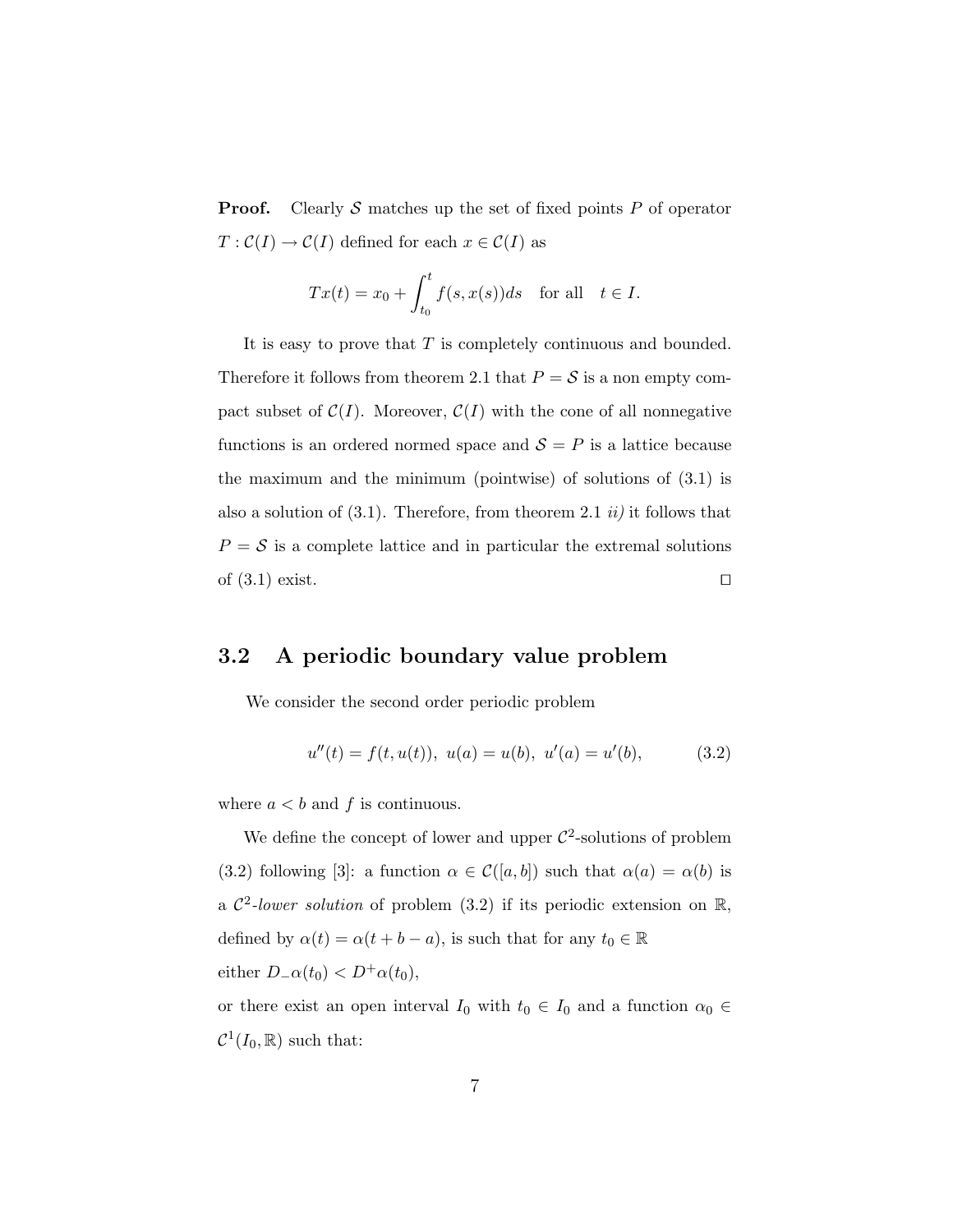- (i)  $\alpha(t_0) = \alpha_0(t_0)$  and  $\alpha(t) \geq \alpha_0(t)$  for all  $t \in I_0$ ;
- (ii)  $\alpha_0''(t_0)$  exists and  $\alpha_0''(t_0) \ge f(t_0, \alpha_0(t_0)).$

A function  $\beta \in \mathcal{C}([a, b])$  such that  $\beta(a) = \beta(b)$  is a  $\mathcal{C}^2$ -upper solution of problem  $(3.2)$  if its periodic extension on R is such that for any  $t_0 \in \mathbb{R}$ 

either  $D^{-}\beta(t_0) > D_{+}\beta(t_0)$ ,

or there exist an open interval  $I_0$  with  $t_0 \in I_0$  and a function  $\beta_0 \in$  $\mathcal{C}^1(I_0,\mathbb{R})$  such that:

- (i)  $\beta(t_0) = \beta_0(t_0)$  and  $\beta(t) \leq \beta_0(t)$  for all  $t \in I_0$ ;
- (ii)  $\beta_0''(t_0)$  exists and  $\beta_0''(t_0) \le f(t_0, \beta_0(t_0)).$

The following result concerning lower and upper  $\mathcal{C}^2$ -solutions holds (propositions 2.1 and 2.2 in [3]).

**Proposition 3.2** Let  $\alpha_1$  and  $\alpha_2$  be  $\mathcal{C}^2$ -lower solutions. Then

$$
\alpha(t) = \alpha_1 \vee \alpha_2(t) := \max\{\alpha_1(t), \ \alpha_2(t)\} \quad \text{for all } t \in [a, b],
$$

is a  $\mathcal{C}^2$ -lower solution.

Let  $\beta_1$  and  $\beta_2$  be  $\mathcal{C}^2$ -upper solutions. Then

$$
\beta(t) = \beta_1 \wedge \beta_2(t) = \min\{\beta_1(t), \ \beta_2(t)\} \quad \text{for all } t \in [a, b],
$$

is a  $\mathcal{C}^2$ -upper solution.

Habets and De Coster prove the existence of extremal solutions of (3.2) between  $\alpha$  and  $\beta$  (theorem 2.4 of [3]) by using Akô's method. We are going to give a simpler and shorter proof based on theorem 2.1.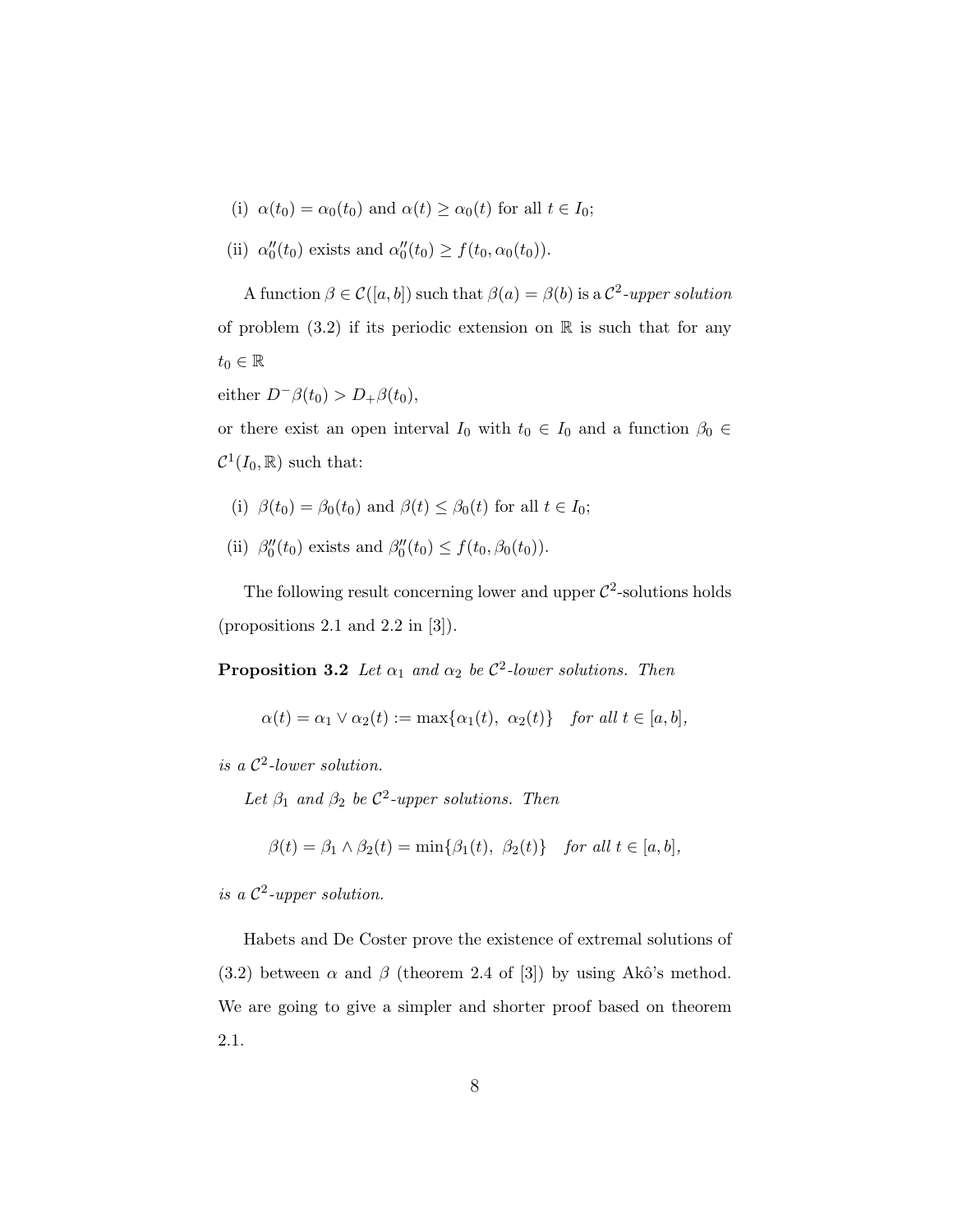**Theorem 3.3** Let  $\alpha$  and  $\beta$  be  $\mathcal{C}^2$ -lower and upper solutions of (3.2), such that  $\alpha \leq \beta$ , define  $E = \{(t, u) \in [a, b] \times \mathbb{R} : \alpha(t) \leq u \leq \beta(t)\}\$ and assume that  $f$  is continuous on  $E$ .

Then the solution set

$$
\mathcal{S} = \{ u \in C^2([a, b]) \; : \; \alpha \le u \le \beta, \; u \; is \; a \; solution \; of \; (3.2) \},
$$

is a non empty compact subset of  $C([a, b])$ . Moreover, there exist the maximal,  $u_{max}$ , and the minimal,  $u_{min}$ , solutions of problem (3.2) between  $\alpha$  and  $\beta$ , that is, if  $u \in \mathcal{S}$  then

$$
u_{min}(t) \le u(t) \le u_{max}(t) \quad \text{for all } t \in [a, b].
$$

**Proof.** In theorem 2.3 in [3] the authors prove that  $S$  equals the set of fixed points P of operator  $T : \mathcal{C}([a, b]) \to \mathcal{C}([a, b])$  defined for each  $u \in \mathcal{C}([a, b])$  as

$$
Tu(t) = \int_a^b G(t,s)(f(t,\gamma(s,u(s))) - \gamma(s,u(s)))ds,
$$

where  $G(t, s)$  is the Green function that corresponds to problem

$$
u''(t) - u(t) = f(t), \ u(a) = u(b), \ u'(a) = u'(b),
$$

and where  $\gamma:[a,b]\times\mathbb{R}\rightarrow\mathbb{R}$  is defined by

$$
\gamma(t, u) = \begin{cases} \beta(t), & \text{if } u > \beta(t), \\ u, & \text{if } \alpha(t) \le u \le \beta(t), \\ \alpha(t), & \text{if } u < \alpha(t). \end{cases}
$$

Since T is completely continuous and bounded, we deduce by theorem 2.1 that  $P = S$  is a non empty compact subset of  $C([a, b])$ .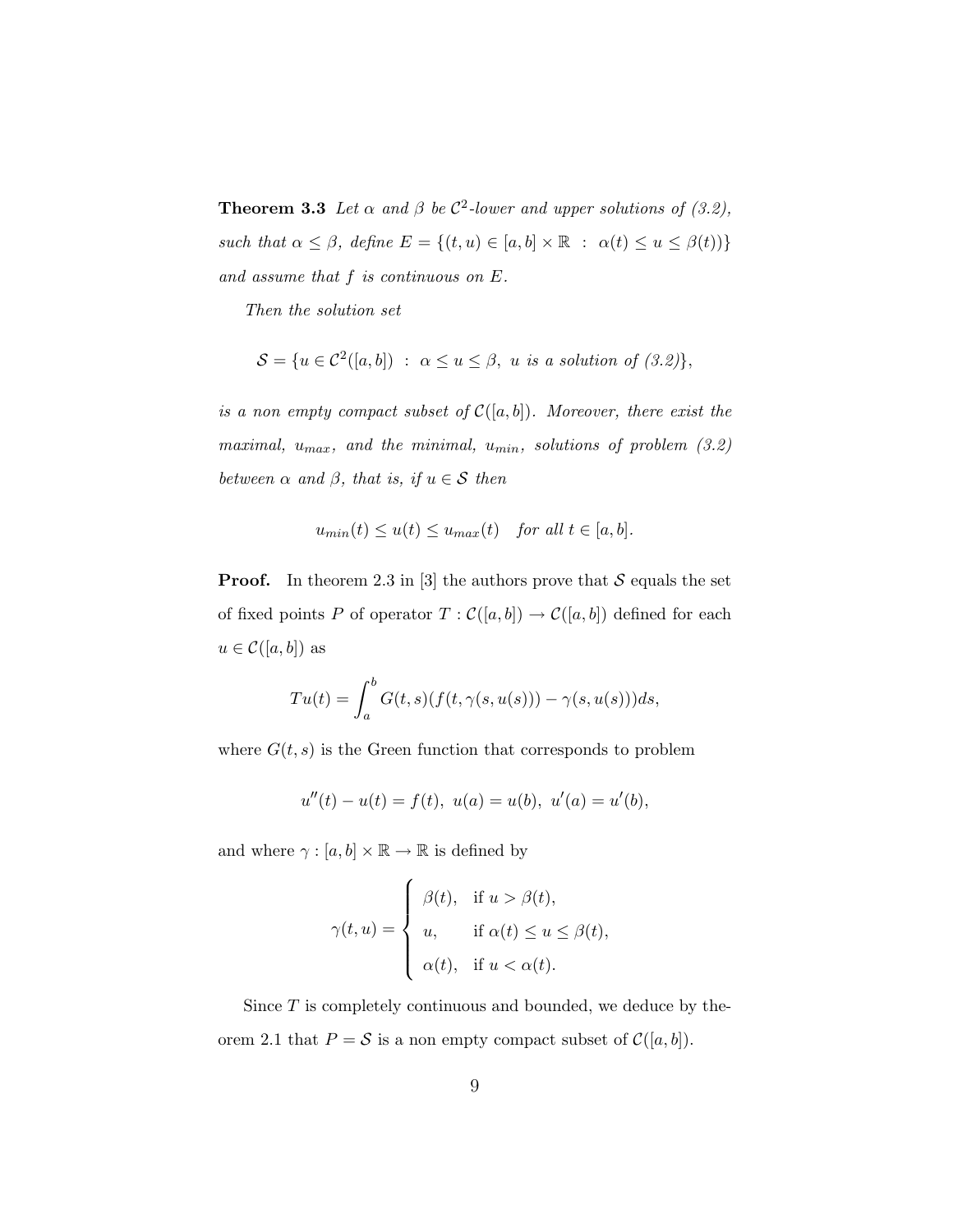Now, we are going to prove that  $S = P$  is upward directed with respect to the order induced in  $\mathcal{C}([a, b])$  by the cone of nonnegative functions. For given  $u_1, u_2 \in \mathcal{S}$  proposition 3.2 ensures that  $\alpha_1 :=$  $u_1 \vee u_2 \leq \beta$  is a  $\mathcal{C}^2$ -lower solution of (3.2) and then, repeating the above argument, there exists a solution  $u_3$  of (3.2) between  $\alpha_1$  and  $\beta$ . Then, since  $u_3 \in \mathcal{S}$ ,  $u_1 \leq u_3$  and  $u_2 \leq u_3$ , it follows that  $\mathcal{S} = P$  is upward directed.

Now, from theorem 2.1  $i$ , we deduce the existence of a greatest fixed point  $u_{max}$  of T, which is the maximal solution of  $(3.2)$  in the sector enclosed by  $\alpha$  and  $\beta$ . By using a dual argument we prove that problem (3.2) has the minimal solution between  $\alpha$  and  $\beta$ .  $\square$ 

# Acknowledgements

I am indebted to professors Alberto Cabada and Rodrigo L. Pouso for read carefully the manuscript and for their valuable suggestions.

# References

- [1] Carl, S. and Heikkilä, S., " Nonlinear Differential Equations in Ordered Spaces", Chapman & Hall / CRC, Boca Ratón, 2000.
- [2] Coddington, E. A. and Levinson, N., Theory of ordinary differential equations, McGraw-Hill, New York-Toronto-London, (1955).
- [3] Habets, P. and De Coster, C., The method of lower and upper solutions in the study of boundary value problems, to be published.